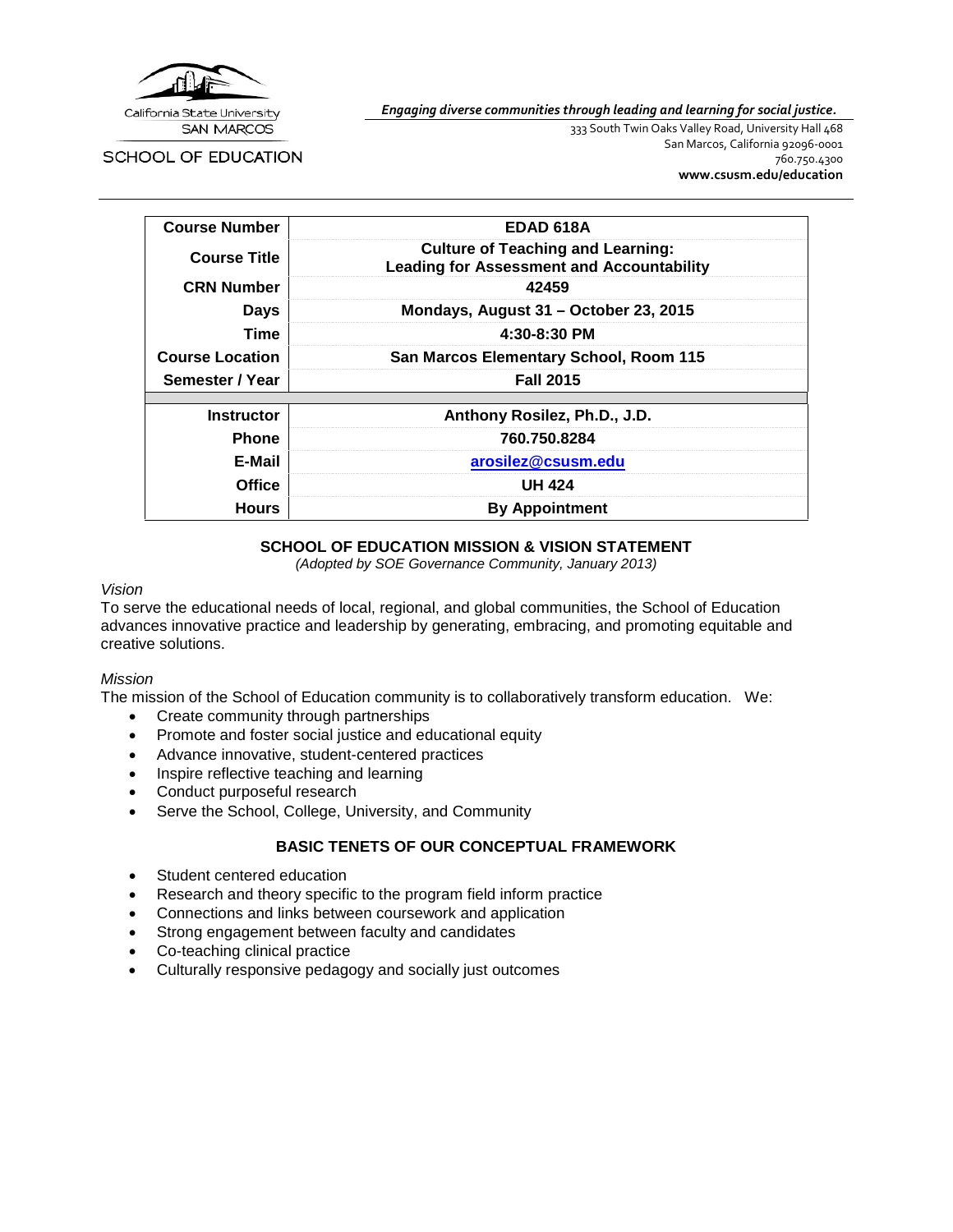### **COURSE DESCRIPTION**

Explores how school leaders identify, generate, and use data to make decisions about pedagogy and adjustment of instructional policies and procedures through the lenses of student success and equity. Addresses the effective use off assessment data from, the classroom as well as from system-wide sources, in establishing and using accountability systems.

*May not be taken for credit by students who have received credit for EDAD 636.*

#### **Course Prerequisites**

Admission to the university and the Education Administration Program

#### **Course Objectives**

The course objectives, assignments, student learning outcomes, and assessments have been aligned with the following CCTC standards:

### **Leadership Standards, CCTC, 2013**

This course will provide opportunities for participants to develop their leadership knowledge, skills, and depositions under the following the California Category II Curriculum Standards:

- Program Standard 6: Visionary Leadership: actionable and sustainable vision of teaching and learning that is responsive to the changing context of a given school
- Program Standard 7: Instructional Leadership: knowledge of the standards and the ability to monitor teaching and give feedback
- Program Standard 8: School Improvement Leadership: increases his/her capacity to communicate and lead others in continuous improvement
- Program Standard 9: Professional Learning and Growth Leadership: model and facilitate PD, including collaboration
- Program Standard 10: Organizational and Systems Leadership: understand, align, and integrate organizational structures, including resource management
- Program Standard 11: Community Leadership: communicate about the school and share with a broad range of stakeholders.

### **California Administrator Performance Expectations, CCTC, 2013**

Upon completion of the course, the candidate will demonstrate an understanding of effective leadership practices regarding the following CTC California Administrator Performance Expectations:

- 1. Developing and Articulating a Vision of Teaching and Learning for the School Consistent With the Local Education Agency's Overall Vision and Goals
- 2. Developing a Shared Commitment to the Vision Among All Members of the School Community
- 5. Promoting Implementation of K-12 Standards, Pedagogical Skills, Effective Instructional Practices and Student Assessments for Content Instruction
- 6. Evaluating, Analyzing, and Providing Feedback on the Effectiveness of Classroom Instruction to Promote Student Learning and Teacher Professional Growth
- 7. Demonstrating Understanding of the School and Community Context, Including the Instructional Implications of Cultural/Linguistic, Socioeconomic, and Political Factors
- 9. Working With Others to Identify Student and School Needs and Developing a Data-Based School Growth Plan
- 10. Implementing Change Strategies Based on Current, Relevant Theories and Best Practices in School Improvement
- 13. Modeling Life-Long Learning and Job-Related Professional Growth
- 15. Identifying and Facilitating a Variety of Professional and Personal Growth Opportunities for Faculty, Staff, Parents, and Other Members of the School Community in Support of the Educational Program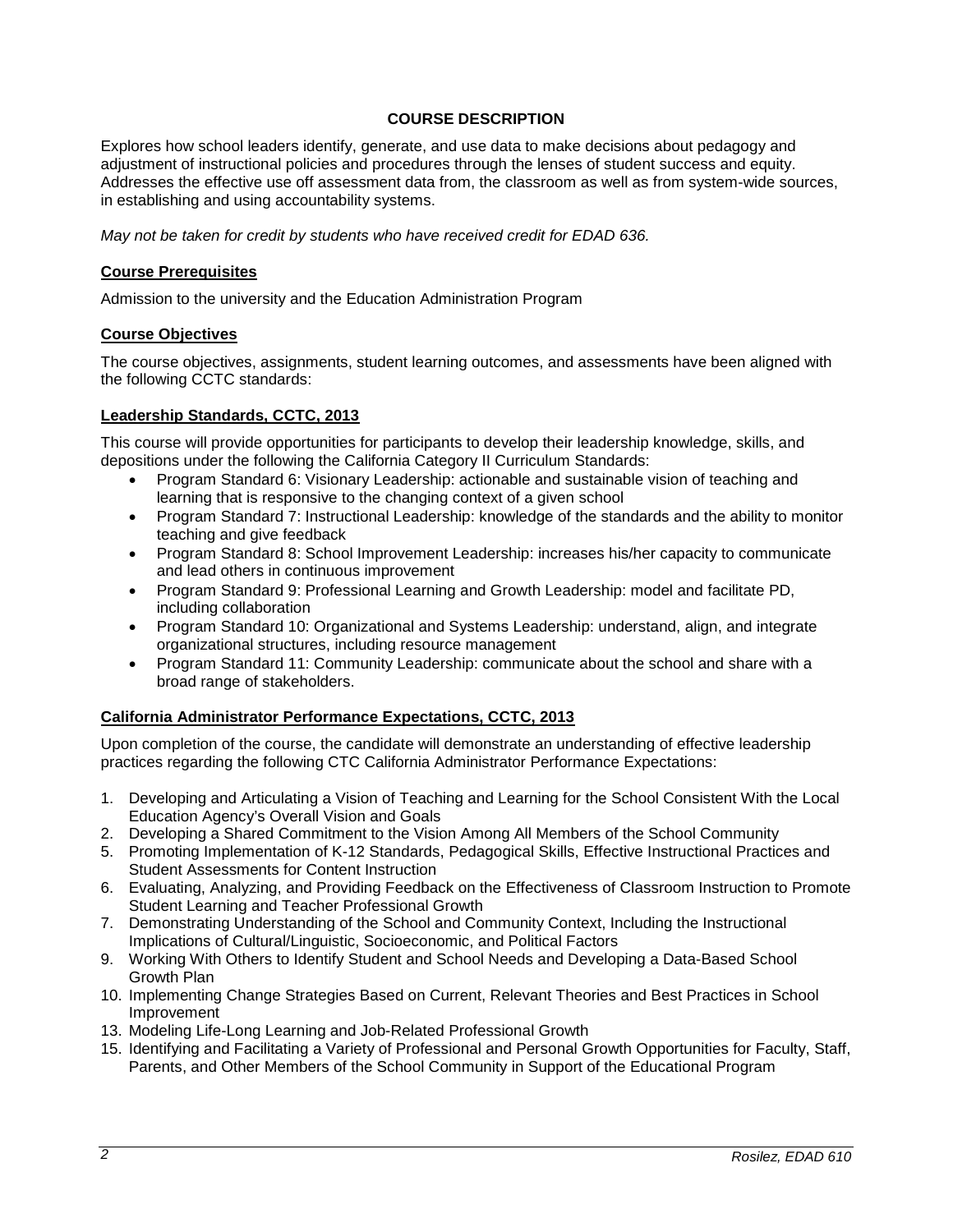# **Specific Candidate Objectives**

As part of this course, candidates will:

- Investigate and report on assessment, data collection, and data analysis and its alignment with and promotes the mission and vision of the candidates' school.
- Demonstrate written and oral communication to express data outcomes, especially that of disenfranchised groups, to the various stakeholders.
- Deliver professional development by training cohort peers on the wide variety of testing instruments used in the schools such as the California English Language Development Test (CELDT), psychological tests, and tests of basic skills.

# **Leadership Standards, CCTC, 2013**

This course will provide opportunities for participants to develop their leadership knowledge, skills, and depositions under the following the California Category II Curriculum Standards:

- Program Standard 6: Visionary Leadership: actionable and sustainable vision of teaching and learning that is responsive to the changing context of a given school
- Program Standard 7: Instructional Leadership: knowledge of the standards and the ability to monitor teaching and give feedback
- Program Standard 8: School Improvement Leadership: increases his/her capacity to communicate and lead others in continuous improvement
- Program Standard 9: Professional Learning and Growth Leadership: model and facilitate PD, including collaboration
- Program Standard 10: Organizational and Systems Leadership: understand, align, and integrate organizational structures, including resource management
- Program Standard 11: Community Leadership: communicate about the school and share with a broad range of stakeholders.

# **California Administrator Performance Expectations, CCTC, 2013**

Upon completion of the course, the candidate will demonstrate an understanding of effective leadership practices regarding the following CTC California Administrator Performance Expectations:

- 1. Developing and Articulating a Vision of Teaching and Learning for the School Consistent With the Local Education Agency's Overall Vision and Goals
- 2. Developing a Shared Commitment to the Vision among All Members of the School Community
- 3. Leading by Example to Promote Implementation of the Vision
- 4. Sharing Leadership with Others in the School Community to Help Accomplish the Vision
- 7. Demonstrating Understanding of the School and Community Context, Including the Instructional Implications of Cultural/Linguistic, Socioeconomic, and Political Factors
- 13. Modeling Life-Long Learning and Job-Related Professional Growth
- 16. Understanding and Managing the Complex Interaction of All of the School's Systems to promote Teaching and Learning

### **Credit Hour Policy Statement**

Per the University Credit Hour Policy:

- Courses with face-to-face instruction (including activity and laboratory modes of instruction) must include a statement to the effect that students are expected to spend a minimum of two hours outside of the classroom each week for each unit of credit engaged in learning. (Note that for courses with a "lecture" mode of instruction over an entire semester, each unit of credit corresponds to an 'hour' of class-time and two hours of student learning outside of class. For activity and laboratory modes of instruction, depending on the particular instructional mode, each unit of credit corresponds to two or three 'hours' of class-time, and two hours of student learning outside of class.)
- Courses that are entirely on-line must describe the activities that the student will be required to complete as part of the course and indicate the expected minimum time (at least 45 hours for each unit of credit) that students will need to devote to each of these.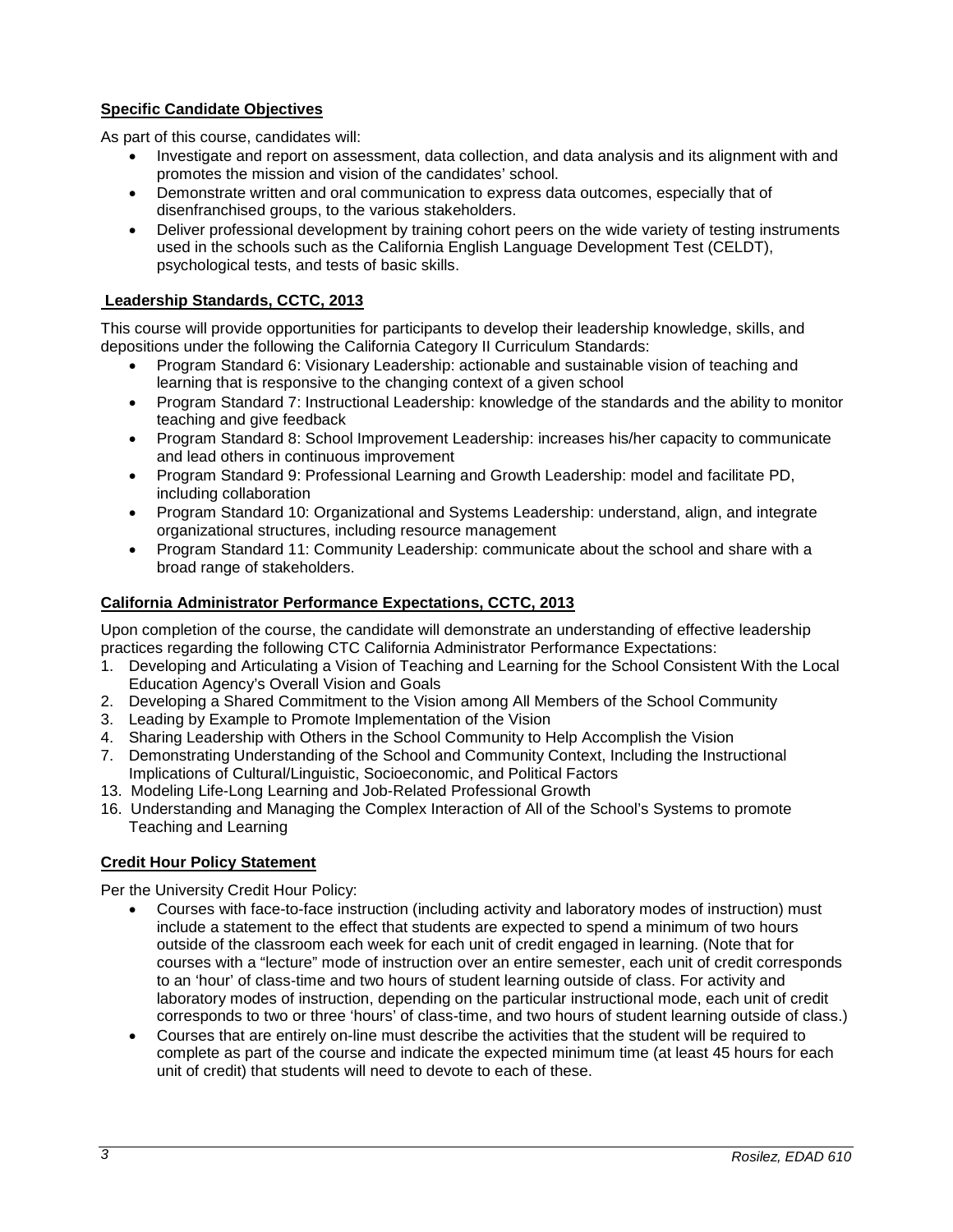• Hybrid courses must describe to students how the combination of face-to-face time, out-of-class time associated with the face-to-face sessions, and on-line work will total at least 45 hours per unit of credit.

# **REQUIRED TEXTS, MATERIALS AND ACCOUNTS**

Readings as assigned and available on Cougar Courses. Depending on needs of class, other materials may be assigned.

# **PROGRAM STUDENT LEARNING OUTCOMES (PSLOs)**

See Leadership Standards and Performance Expectations included above.

### **Assessment of Professional Dispositions**

Assessing a candidate's dispositions within a professional preparation program is recognition that teaching and working with learners of all ages requires not only specific content knowledge and pedagogical skills, but positive attitudes about multiple dimensions of the profession. The School of Education has identified six dispositions – social justice and equity, collaboration, critical thinking, professional ethics, reflective teaching and learning, and life-long learning—and developed an assessment rubric. For each dispositional element, there are three levels of performance - *unacceptable*, *initial target*, and *advanced target*. The description and rubric for the three levels of performance offer measurable behaviors and examples.

The assessment is designed to provide candidates with ongoing feedback for their growth in professional dispositions and includes a self-assessment by the candidate. The dispositions and rubric are presented, explained and assessed in one or more designated courses in each program as well as in clinical practice. Based upon assessment feedback candidates will compose a reflection that becomes part of the candidate's final portfolio. Candidates are expected to meet the level of *initial target* during the program.

# **GENERAL CONSIDERATIONS**

#### **School of Education Attendance Policy**

Due to the dynamic and interactive nature of courses in the School of Education, all candidates (course participants) are expected to attend all classes and participate actively. At a minimum, candidates (course participants) must attend more than 80% of class time, or s/he may not receive a passing grade for the course at the discretion of the instructor. Individual instructors may adopt more stringent attendance requirements. Should the candidate (course participants) have extenuating circumstances, s/he should contact the instructor as soon as possible. *(Adopted by the COE Governance Community, December, 1997).*

# **CSUSM Academic Honesty Policy**

Students will be expected to adhere to standards of academic honesty and integrity, as outlined in the Student Academic Honesty Policy. All assignments must be original work, clear and error-free. All ideas/material that are borrowed from other sources must have appropriate references to the original sources. Any quoted material should give credit to the source and be punctuated accordingly.

Academic Honesty and Integrity: Students are responsible for honest completion and representation of their work. Your course catalog details the ethical standards and penalties for infractions. There will be zero tolerance for infractions. If you believe there has been an infraction by someone in the class, please bring it to the instructor's attention. The instructor reserves the right to discipline any student for academic dishonesty, in accordance with the general rules and regulations of the university. Disciplinary action may include the lowering of grades and/or the assignment of a failing grade for an exam, assignment, or the class as a whole.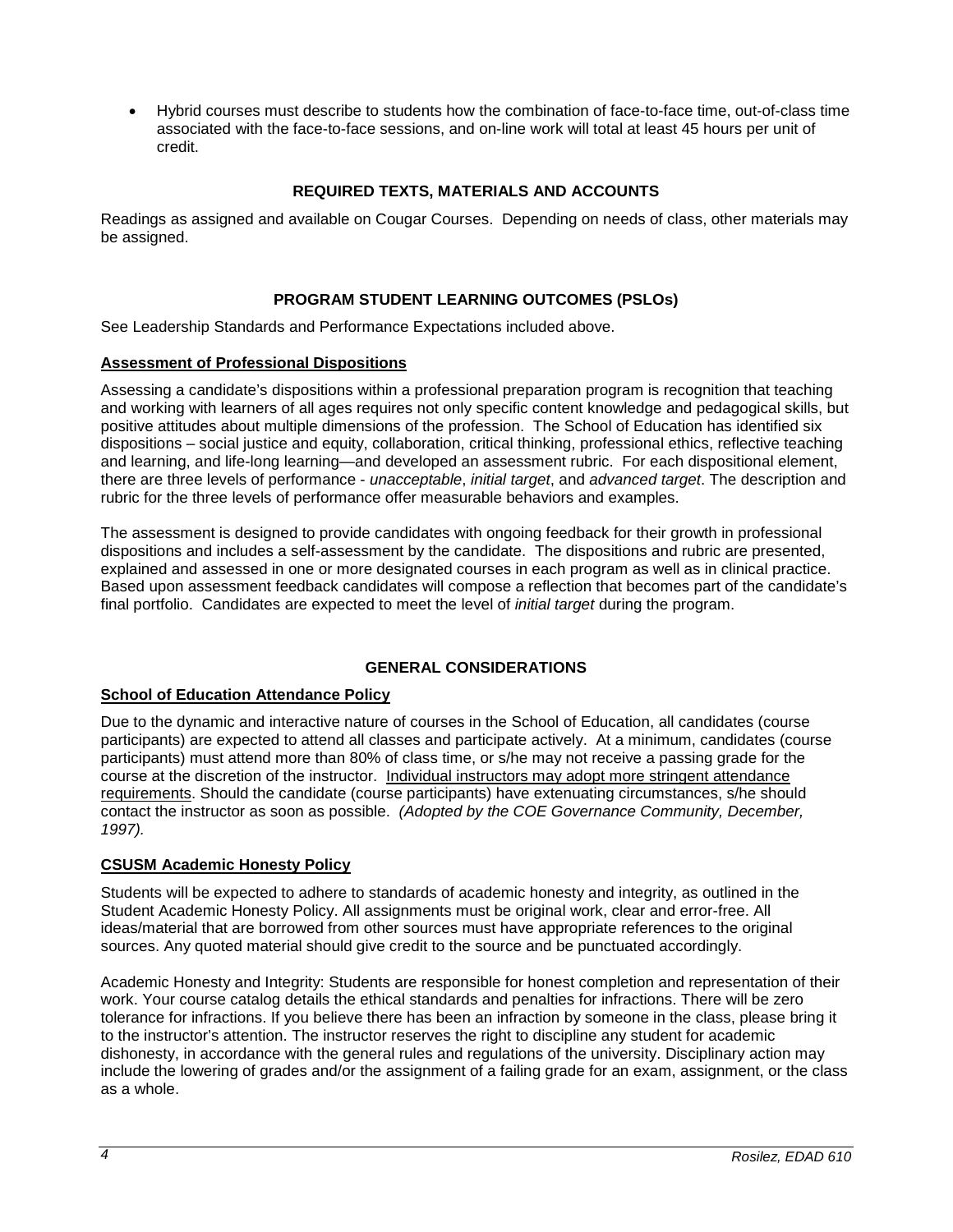Incidents of Academic Dishonesty will be reported to the Dean of Students. Sanctions at the University level may include suspension or expulsion from the University. Refer to the full Academic Honesty Policy at: [http://www.csusm.edu/policies/active/documents/Academic\\_Honesty\\_Policy.html](http://www.csusm.edu/policies/active/documents/Academic_Honesty_Policy.html)

### **Plagiarism**

As an educator, it is expected that each candidate (course participant) will do his/her own work, and contribute equally to group projects and processes. Plagiarism or cheating is unacceptable under any circumstances. If you are in doubt about whether your work is paraphrased or plagiarized see the Plagiarism Prevention for Students website [http://library.csusm.edu/plagiarism/index.html.](http://library.csusm.edu/plagiarism/index.html) If there are questions about academic honesty, please consult the University catalog.

### **Students with Disabilities Requiring Reasonable Accommodations**

Students with disabilities who require reasonable accommodations must be approved for services by providing appropriate and recent documentation to the Office of Disabled Student Services (DSS). This office is located in Craven Hall 4300, and can be contacted by phone at (760) 750-4905, or TTY (760) 750- 4909. Students authorized by DSS to receive reasonable accommodations should meet with their instructor during office hours or, in order to ensure confidentiality, in a more private setting.

# **All University Writing Requirement**

In keeping with All-University Writing Requirement, this course will have a writing component of at least 2,500 words. This requirement will be met through the Annotated Journal Readings reports and responses, and Board Meeting Summary assignments.

### **Use of Technology**

Candidates (Course participants) are expected to demonstrate competency in the use of various forms of technology (i.e. word processing, electronic mail, Moodle, use of the Internet, and/or multimedia presentations). Specific requirements for course assignments with regard to technology are at the discretion of the instructor. Keep a digital copy of all assignments for use in your teaching portfolio. All assignments will be submitted online, and some will be submitted in hard copy as well. Details will be given in class.

### **Electronic Communication Protocol**

Electronic correspondence is a part of your professional interactions. If you need to contact the instructor, email is often the easiest way to do so. It is my intention to respond to all received e-mails in a timely manner. Please be reminded that e-mail and on-line discussions are a very specific form of communication, with their own nuances and etiquette. For instance, electronic messages sent in all upper case (or lower case) letters, major typos, or slang, often communicate more than the sender originally intended. With that said, please be mindful of all e-mail and on-line discussion messages you send to your colleagues, to faculty members in the School of Education, or to persons within the greater educational community. All electronic messages should be crafted with professionalism and care.

Things to consider:

- Would I say in person what this electronic message specifically says?
- How could this message be misconstrued?
- Does this message represent my highest self?
- Am I sending this electronic message to avoid a face-to-face conversation?

In addition, if there is ever a concern with an electronic message sent to you, please talk with the author in person in order to correct any confusion.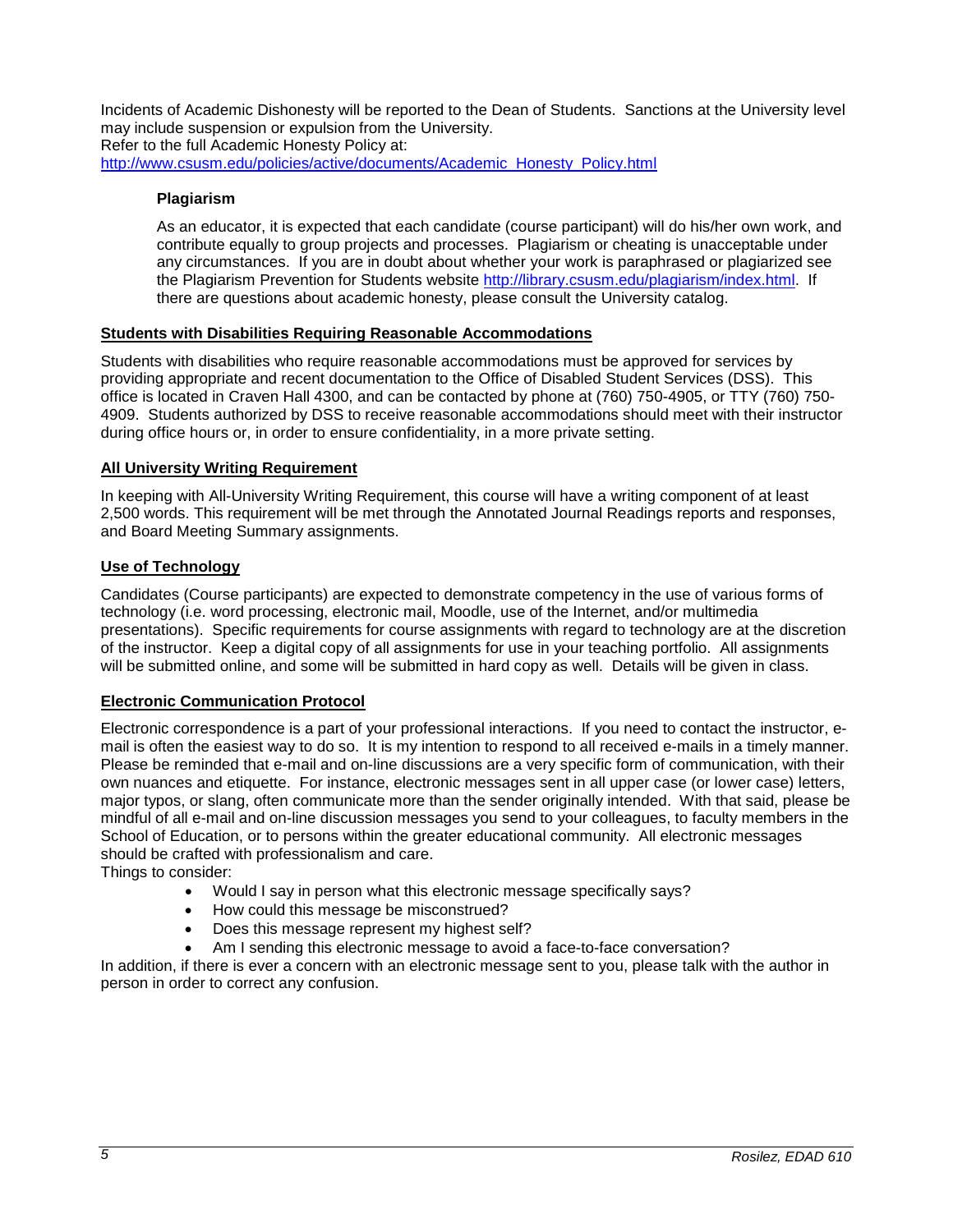# **COURSE REQUIREMENTS AND GRADED COURSE COMPONENTS**

The following factors will be considered in determining a final grade:

| <b>Assignment</b>                                                                                                                                                                                                                                                                                                                                                                                                                                                                                                                                                                    | Due date                                                      | <b>Grade points</b> |
|--------------------------------------------------------------------------------------------------------------------------------------------------------------------------------------------------------------------------------------------------------------------------------------------------------------------------------------------------------------------------------------------------------------------------------------------------------------------------------------------------------------------------------------------------------------------------------------|---------------------------------------------------------------|---------------------|
| Participation and engagement:<br>Students will participate in a number of class activities<br>requiring completion of assigned readings and preparation for<br>discussion.                                                                                                                                                                                                                                                                                                                                                                                                           | On-going                                                      | 15                  |
| <b>Annotated Bibliography:</b><br>Students will research and write an annotated bibliography<br>(between 5 and 7 entries) from peer reviewed sources of "best<br>practices" for student academic improvement/success from the<br>perspective of the leader. Each annotation should be between 50<br>and 100 words. Two of the sources can be non-peer reviewed.<br>Students will use APA format for the citations and include an<br>introductory and a summary paragraph in the paper. This will be<br>posted on Moodle to share with classmates as a resource for<br>future papers. | September 21                                                  | 20                  |
| <b>Assessment Presentation</b><br>After doing research on school data, student groups will<br>determine a particular assessment area of interest. They will<br>then prepare to facilitate a lesson on the assessment system.<br>Details and assessment system sign-ups will be discussed in<br>class.                                                                                                                                                                                                                                                                                | September 28 or<br>October 5                                  | 15                  |
| Begin to write a case study or ethnography that includes:<br><b>Part one:</b> Collect and summarize assessment data from one<br>demographic student group at your school site or district that is<br>lower than the school average. Indicate how this group is served<br>and if there are support programs in place.                                                                                                                                                                                                                                                                 | October 12                                                    | 20                  |
| Response to Intervention - Positive Behavior and Supports<br><b>Activity:</b><br>Students will collect response to intervention and school behavior<br>support process information from a school/district. In a class<br>session, October 7, students will participate in a data analysis<br>activity. Students will then use the process and activity data to<br>reflect upon leadership elements of response to intervention and<br>behavior management practices. (More information to come.)<br><b>Total</b>                                                                     | October 12,<br><b>Written</b><br>reflection due<br>October 19 | 15<br>100           |

# **Grading Standards**

Final course grades will be based on the following grading scale:

A = 93% - 100% A- = 90% - 92% B+ = 87% - 89% B = 83% - 86% B- = 80% - 82%  $C+= 77\% - 79\%$  $C = 73% - 76%$  $C - 70\% - 72\%$  $D = 60\% - 69\%$  $F =$  below 60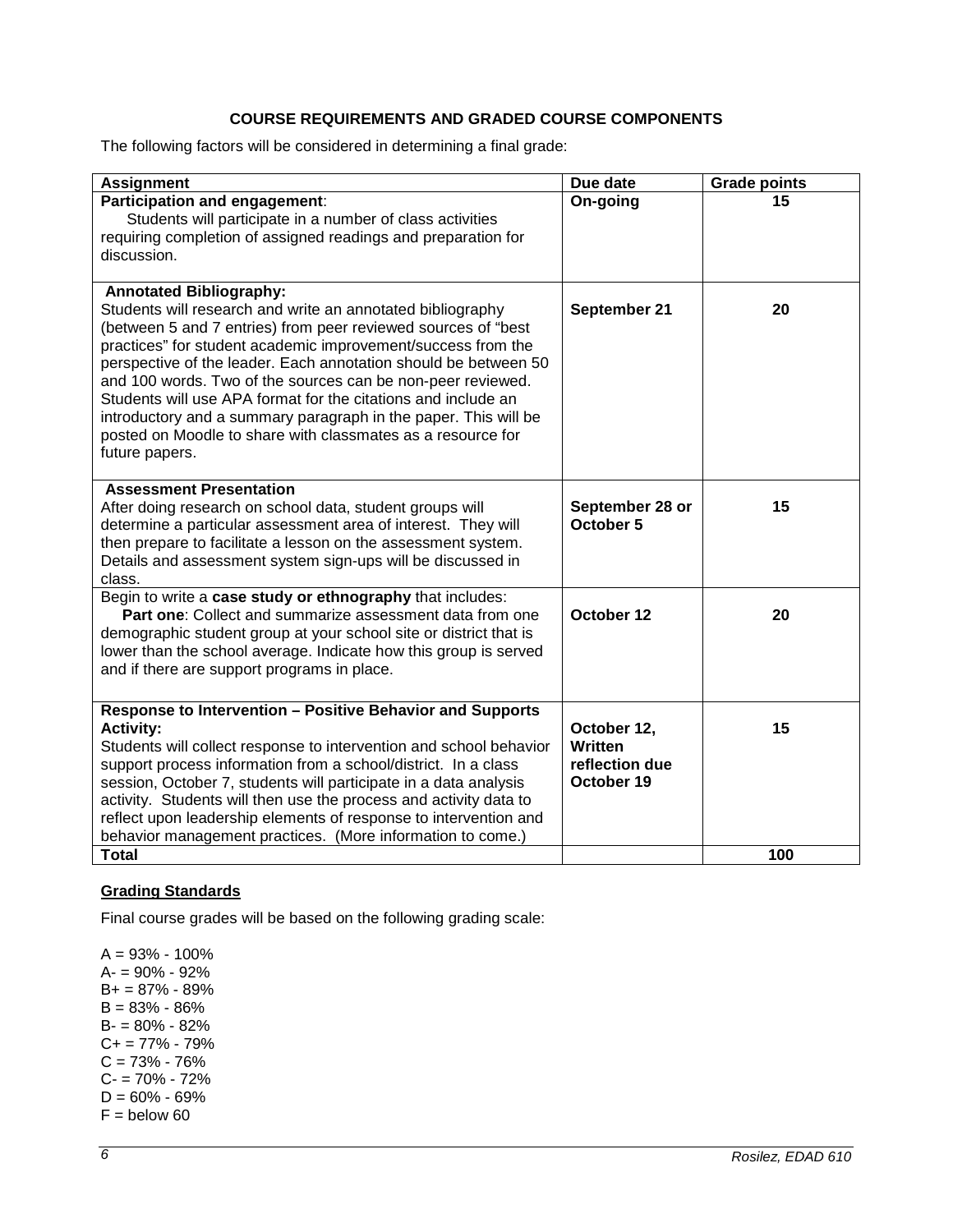# **Grading Policy**

Assignments are given based on expectations of "mastery" of the content and academic format for the assignments. Based on the instructor's early grading feedback, students may make improvements on assignments and may resubmit an assignment for additional grade consideration before the deadline date. Late assignments will lose one point for each day they are late.

#### **Policy on Late/Missed Work**

All assignments must be submitted on or before due dates and times.

Students will be expected to complete all course requirements according to established deadlines and expectancies of graduate level students. Any assignment turned in late will receive a reduced grade. Points will be reduced by one point for each date the assignment is late.

#### *Continued on next page.*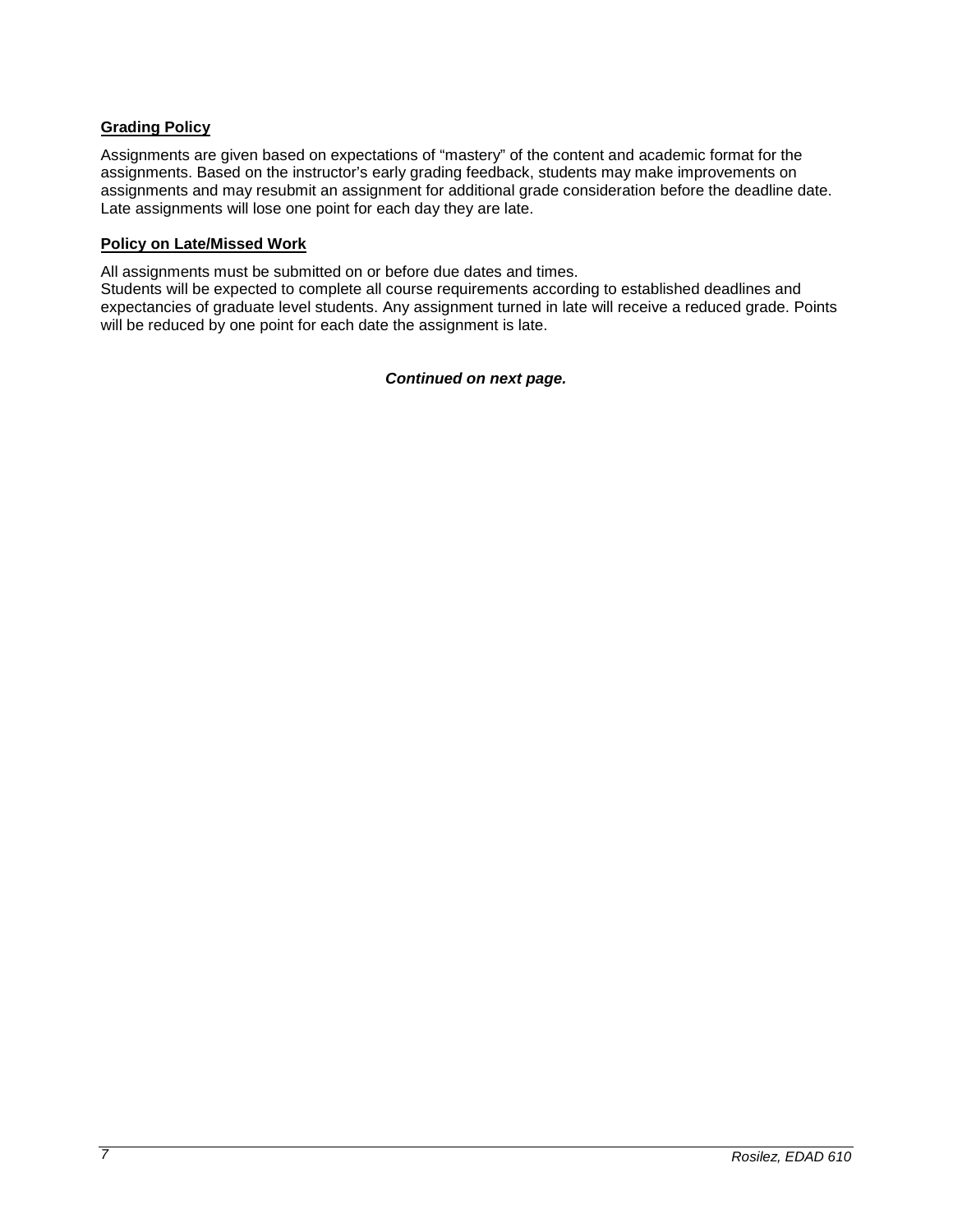# **SCHEDULE/COURSE OUTLINE**

| EDAD 618A, Culture of Teaching and Learning: Leading for Assessment and Accountability |
|----------------------------------------------------------------------------------------|
| <b>Fall 2015</b>                                                                       |

| <b>Session/Date</b>                       | <b>Activities/Assignments</b>                                                                                                                                                                                                         | <b>Resources/materials for discussion in</b><br>that week's class                                                                                                                                                                                                              |
|-------------------------------------------|---------------------------------------------------------------------------------------------------------------------------------------------------------------------------------------------------------------------------------------|--------------------------------------------------------------------------------------------------------------------------------------------------------------------------------------------------------------------------------------------------------------------------------|
| Week 1<br>August 31,<br>2014              | EDAD 626A field study<br>$\bullet$<br>expectations<br>Self-report of Dispositions<br>Preview Annotated Bibliography<br>(Due September 16)<br>Testing: To Be or Not To Be<br>$\bullet$<br><b>Locating Achievement Data</b><br>Activity | <b>Course Syllabus</b><br>http://www.ascd.org/publications/educational-<br>leadership/mar99/vol56/num06/Why-<br>Standardized-Tests-Don't-Measure-<br><b>Educational-Quality.aspx</b><br>http://edtrust.org/the-equity-line/too-much-<br>testing-or-not-enough-quality-testing/ |
| Week <sub>2</sub><br>September 7,<br>2014 | Labor Day - No classes                                                                                                                                                                                                                |                                                                                                                                                                                                                                                                                |
| Week 3<br><b>September</b><br>14, 2014    | Sign-ups for assessment system<br>$\bullet$<br>facilitation<br>What makes a good assessment?<br>Data for individual student<br>improvement<br>Analyzing student data<br>$\bullet$<br>(bring your data sets)<br>$\bullet$              | Discuss: Readings as assigned.                                                                                                                                                                                                                                                 |
| Week 4<br><b>September</b><br>21, 2014    | Overview of Part I of Case Study<br>$\bullet$<br>Looking closely at school-wide<br>assessment data<br>Presenting data to various<br>٠<br>stakeholders<br>Time to work on assessment<br>facilitation                                   | Due: Annotated Bibliography<br>Discuss: Readings as assigned.                                                                                                                                                                                                                  |
| Week 5<br><b>September</b><br>28, 2014    | English learners and LTELS<br>٠<br>CAHSEE/AP/IB<br>GATE / GATE EL and assessment<br>Formative assessment                                                                                                                              | Discuss: Readings as assigned.                                                                                                                                                                                                                                                 |
| Week 6,<br>October 5,<br>2014             | <b>Special Education</b><br><b>School Climate</b><br><b>Physical Education/Alternative</b><br>Assessment/IB<br>Grading to standards<br>Lab time to find and chart data                                                                | Discuss: Readings as assigned.                                                                                                                                                                                                                                                 |
| Week 7<br>October 12,<br>2014             | Multiple measures<br><b>RTI/PBIS Simulation</b>                                                                                                                                                                                       | Due: Case Study: Part One. Submit on<br><b>Cougar Courses, October 12</b><br>Bring District/School RTI process materials,<br>data to class                                                                                                                                     |